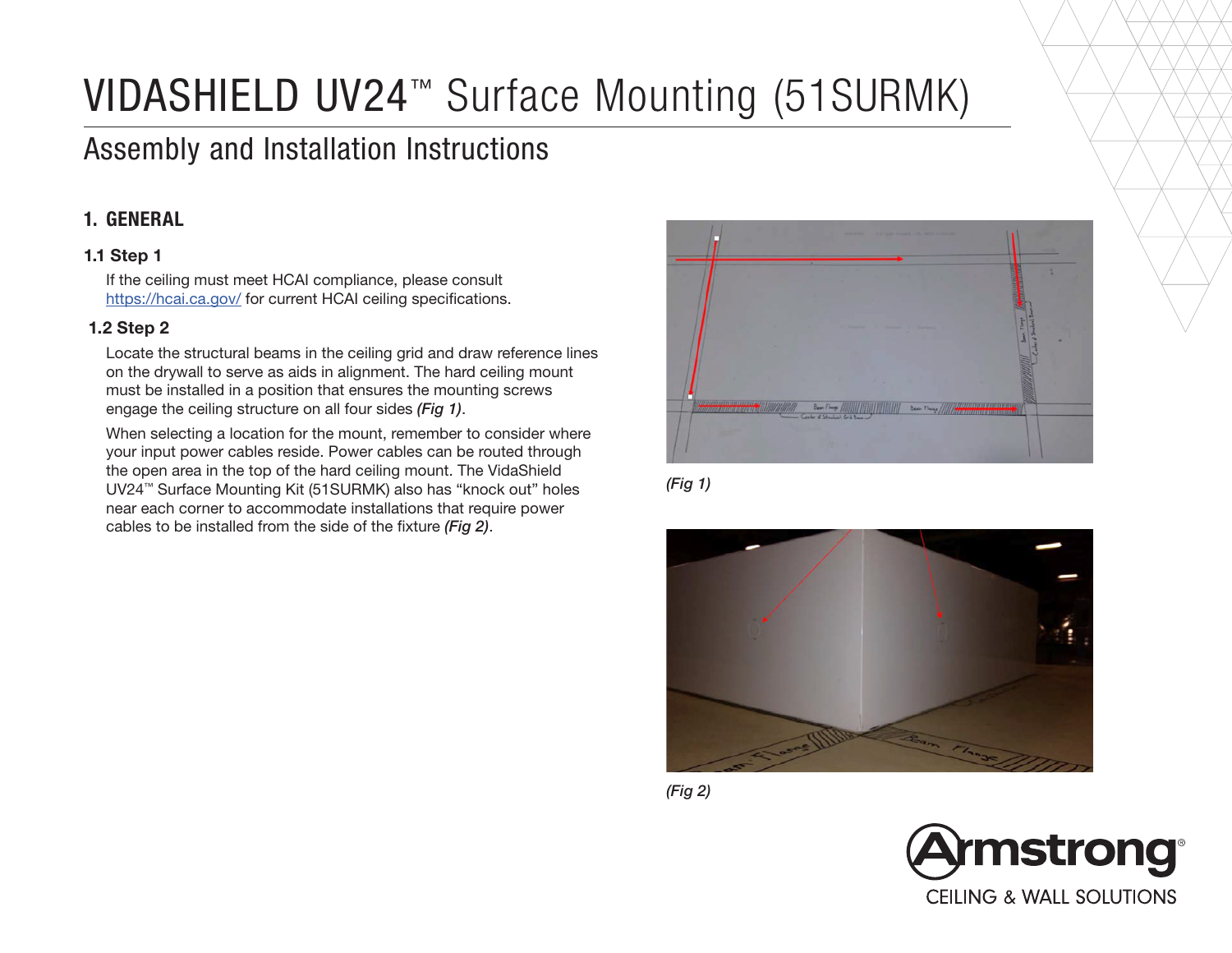### 1.3 Step 3

With the mounting location determined, install the temporary retention brackets in the ceiling approximately 1/2" from the edge of where the hard surface mounting flange will be located. The retention brackets should be held in place by "Wall Dogs" or other equivalent fasteners appropriate for bearing a 5lb load in drywall. DO NOT fasten the brackets completely to the ceiling. Leave approximately a 1/8*"* gap between the bracket and the ceiling *(Fig 3)*.

#### 1.4 Step 4

Slide the brackets towards one another until the screw stops against the back of the slot in the bracket *(Fig 4)*.

Both temporary mounting brackets in place, slid to the rear most positon, and ready for hard ceiling mount installation.

#### 1.5 Step 5

Lift the hard surface mounting in place and slide the retention brackets over the mount's flanges so it will hang from the temporary retention brackets *(Fig 5)*.











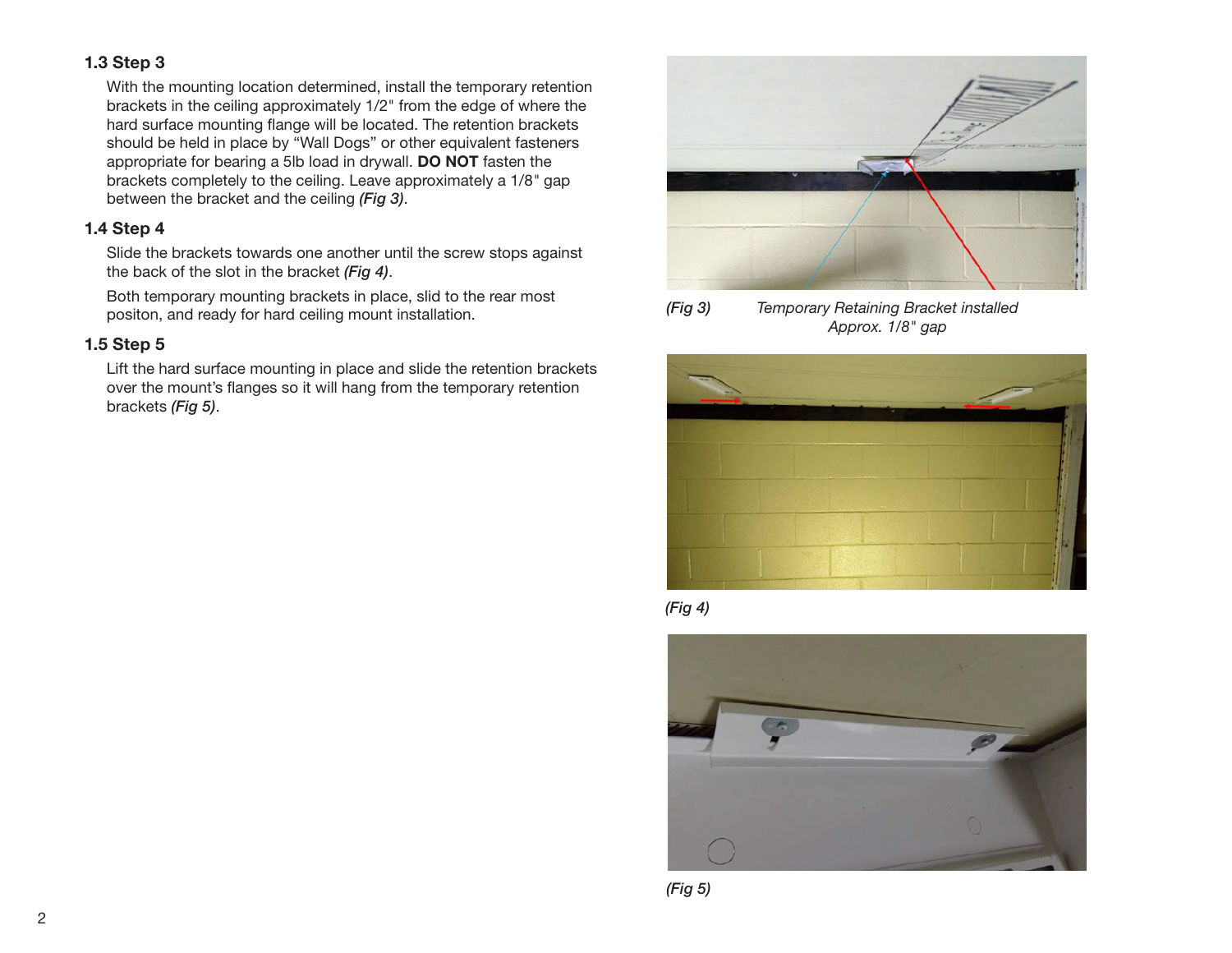#### 1.6 Step 6

With the fixture suspended by the retention brackets, make the necessary positioning adjustments and tighten the brackets against the ceiling so the mount is held firmly in the correct position.

Be careful not to overtighten the fasteners and strip them out of the drywall. The brackets only need to be tightened enough to temporarily hold the mount in position *(Fig 6)*.

#### 1.7 Step 7

With the mount in position drive the #6 self-drilling fasteners through the holes in the mount flange, through the ceiling material, and through the ceiling grid structural members. Pay close attention to ensure the screws fully penetrate the ceiling grid structural members and tighten properly against the mount flange. (Cutaway view provided for illustration, the ceiling will normally be solid as shown in the previous pictures) *(Fig 7)*.

When using self-drilling screws, make sure the threaded portion of the screw is long enough to traverse all ceiling material and completely pass through the structural ceiling member.

Take care not to strip out the fastener in the structural ceiling members. (Structural ceiling grids are usually made from lightweight aluminum and can be stripped if close attention is not paid during installation. If you do strip even a single screw hole, the fixture must be moved slightly to a new positon that allows all fasteners to be re-installed so there are no stripped screw holes. Please consult the ceiling grid manufacturer's guidelines regarding the safe minimum and maximum whole spacing.

IMPORTANT NOTICE: When installing the Vidashield UV24™ Surface Mounting Kit (51SURMK), all screws must be utilized and all screws must pass through the structural ceiling grid. These two requirements must be completely achieved or the installation will not meet HCAI compliance requirements and could result in damage or injury.









*Surface Mounting Kit, Flange Drywall Structural Ceiling Beam*